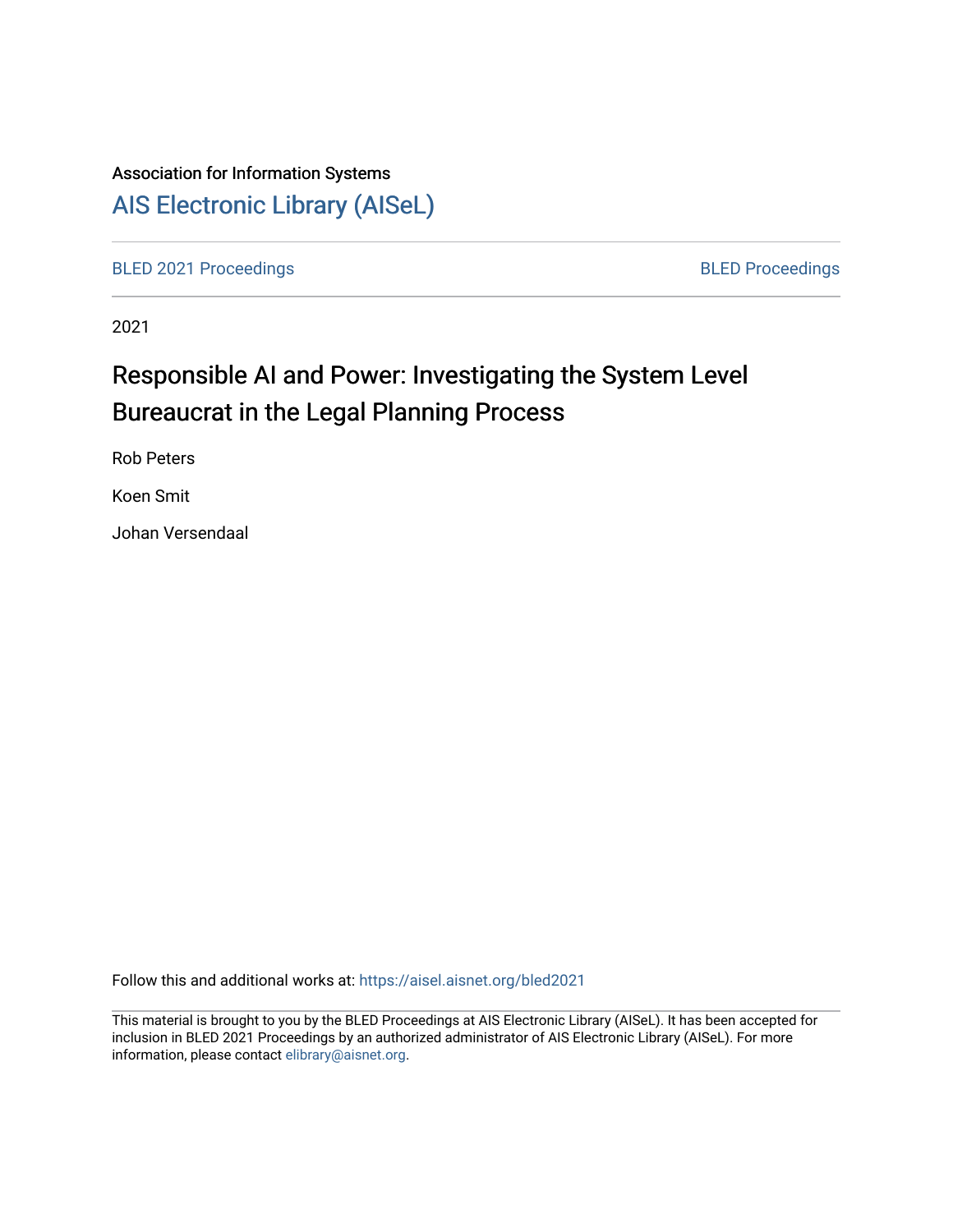# **RESPONSIBLE AI AND POWER:INVESTIGATING THE SYSTEM LEVEL BUREAUCRAT IN THE LEGAL PLANNING PROCESS**

# ROB PETERS,<sup>1</sup> KOEN SMIT<sup>2</sup> & JOHAN VERSENDAAL<sup>2</sup>

<sup>1</sup>Province of Utrecht, the Netherlands; e-mail: rob.peters@provincie-utrecht.nu <sup>2</sup>HU University of Applied Sciences Utrecht, Digital Ethics, the Netherlands; e -mail: koen.smit@hu.nl, johan.versendaal@hu.nl

**Abstract** Numerous statements and pamphlets indicate that governments should increase the transparency of ICTimplementations and algorithms in eGovernment services and should encourage democratic control. This paper presents research among civil servants, suppliers and experts who play a role in the automation of spatial policymaking and planning (e.g. environment, building, sound and CO2 regulation, mobility). The case is a major digitalisation programme of that spatial planning in the Netherlands. In this digital transition, the research assumption is that public and political values such as transparency, legitimacy and (perceived) fairness are difficult to validate in the practice of the design process; policy makers tend to lose sight of the algorithms and decision trees designed during the ICT -implementation of eGovernment services. This situation would implicate a power shift towards the system level bureaucrat. i.e., the digitized execution of laws and regulations, thereby threatening democratic control. This also sets the stage for anxiety towards ICT projects and digital bureaucracies. We have investigated perceptions about 'validation dark spots' in the design process of the national planning platform that create unintended shifts in decision power in the context of the legal planning process. To identify these validation dark spots, 22 stakeholders were interviewed. The results partially confirm the assumption. Based on the collected data, nine validation dark spots are identified that require more attention and research.

**Keywords:** system level bureaucrat, street level bureaucrat, algorithms, business rules management, validation



DOI https://doi.org/10.18690/978-961-286-485-9.43 ISBN 978-961-286-485-9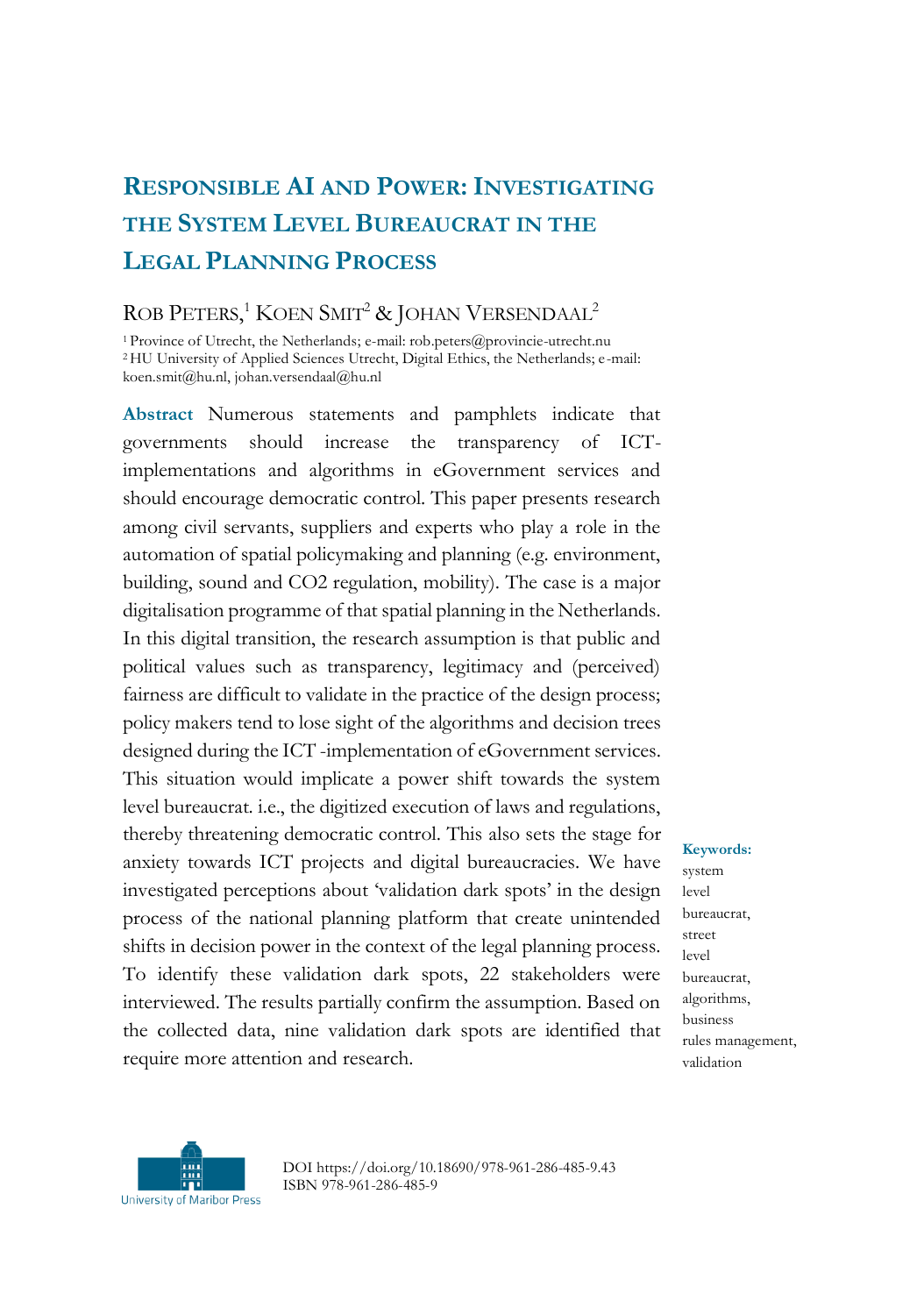#### **1 Introduction**

The danger of unattainable algorithms in eGovernment services has been highlighted by popular and scientific heralds alike (Kool, Timmer, Royakkers, & Est, 2017; van den Hoven, Miller, & Pogge, 2017; Vereniging van Nederlandse Gemeenten, 2019). For example, the UK-based TV show Little Britain portrayed the citizen as a powerless victim of digitalised procedures already in 2004 with a series titled "computer says no". For this research, we focus on the Dutch situation in which the problem domain seems well recognisable. The Raad van State, the highest Dutch National advisory council has been addressing the problem of 'dehumanization' of government services in many reports, e.g. (van den Hoven et al., 2017). This growing anxiety with what computers can do to us in a bureaucracy grown beyond our control sparked a wave of pamphlets on digital ethics, computer ethics and general principles for government services (European Commission, 2019, 2020; gemeente Eindhoven, 2019; van den Hoven et al., 2017). The Dutch National society of municipalities and cities, the 'Vereniging van Nederlandse Gemeenten' (VNG) announced the agreement on digital principles and values (Vereniging van Nederlandse Gemeenten, 2019). The Dutch National Digital agenda 2020 included a whole chapter on ethical values and principles for digitalisation (Digitaleoverheid, 2020). The European Commission recently published a "white paper on Artificial intelligence and administrations" that lists several requirements (European Commission, 2020). This pamphlet promotes the use of AI in administrations, but points at issues of trust at the same time.

Yet, there still seems to be a gap between such general ethical ideas on digital public values and the operationalisation in current government processes. The Dutch Government Review board recently published a report including an auditing framework for algorithms that at least provides an 'auditing framework for algorithms' (Algemene Rekenkamer, 2021). We also observe, from the practitioner's side, that vendors claim transparency and open standards in their offerings without much substance, so one needs to dig deeper to determine the fairness of algorithms.

From a scientific perspective, the landscape seems partly covered. There is a body of knowledge in Business Rules Management (BRM) that is already touching on eGovernment services (Schlosser, et.al 2014). There has been twenty years of research on AI and Law addressing the automation of legal bureaucracies, see for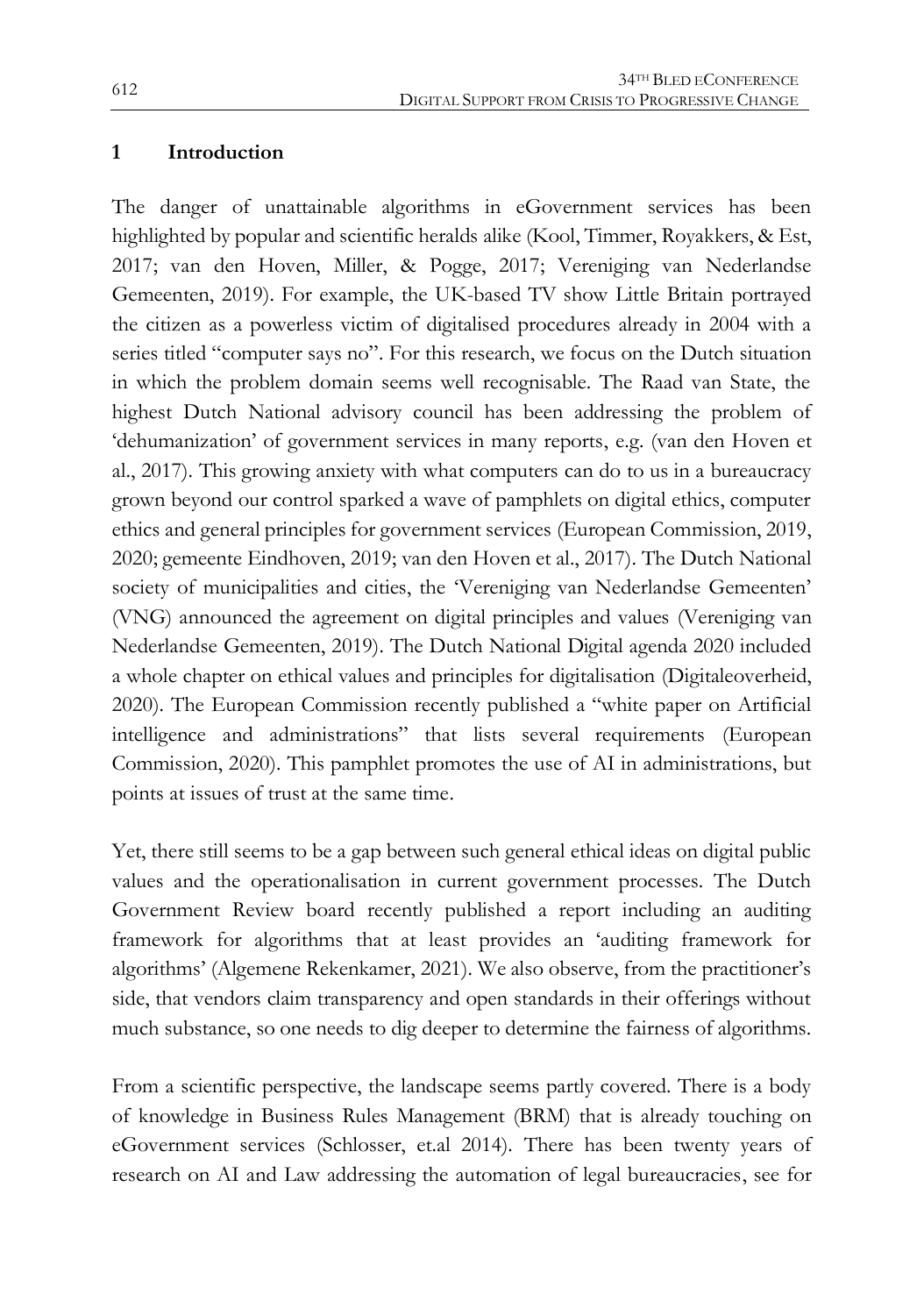example the Jurix, ICAIL, and IFIP conferences that started in the eighties. A growing population of researchers addresses the field of digital ethics (van den Hoven et al., 2017), (Vetzo, Gerards, & Nehmelman, 2018), and (van Engers & de Vries, 2019). Janssen et al., (2020) recently argued for a distinction between rulebased AI algorithms and Machine Learning-based algorithms in government applications, because of the demands on transparency. His focus was on the nature of the AI. Machine learning could be used to improve the design of the rule-based systems, however (Janssen et al., 2020). We stated earlier that there is a gap between high level ethical norms regarding transparency, fairness, discrimination regarding algorithms and the applicability of these norms in practice by civil servants. The theory according to Lipsky (1980) and Bovens & Zouridis (2002) states that the power of the system level bureaucrat will increase because of the instalment of algorithms in digital systems or platforms that automate the decision space of the street level civil servant, the street level bureaucrat. On the one hand, we adhere to the definition of Lipsky (1980) of a street level bureaucrat: "*a public employee that deals directly with citizens in the course of their jobs, and who have substantial discreation in the execution of their work.*" On the other hand, we adhere to the definition of Zouridis, van Eck & Bovens (2020) of a system level bureaucracy/bureaucrat: "*the discretionary powers of the street-level professionals have been disciplined by digital systems, and the locus of administrative discretion has shifted to those responsible for programming the decision-making process and translating the legislation into software*".

The transition of street level bureaucracy towards system level bureaucracy complicates the execution of legislation, because a translation has to be done in order to implement the legislation in the information systems replacing the system level bureaucrats. This translation offers room for a power shift towards the information systems as well as that such a translation and its output need to be validated thoroughly. If the latter fails, organizations could face severe consequences, such as lawsuits, high fines, negative publicity as well as political outfall (Smit, Versendaal, & Zoet, 2017; Smit, Zoet, & Berkhout, 2017). We, therefore, investigate the potential 'validation dark spots' in the design process where legislation is translated into information systems. With validation dark spots we mean those areas in the design process where participants of that design process identify potential unintended shifts in power between these two levels, i.e., street-level bureaucracy versus system level bureaucracy. Bajec & Krisper (2005) describe BRM research as follows: "*we presume that the ultimate goal of business rules research is to find a way and facilities that support automatic propagation of changes to business policies, respectively the business environment, to information*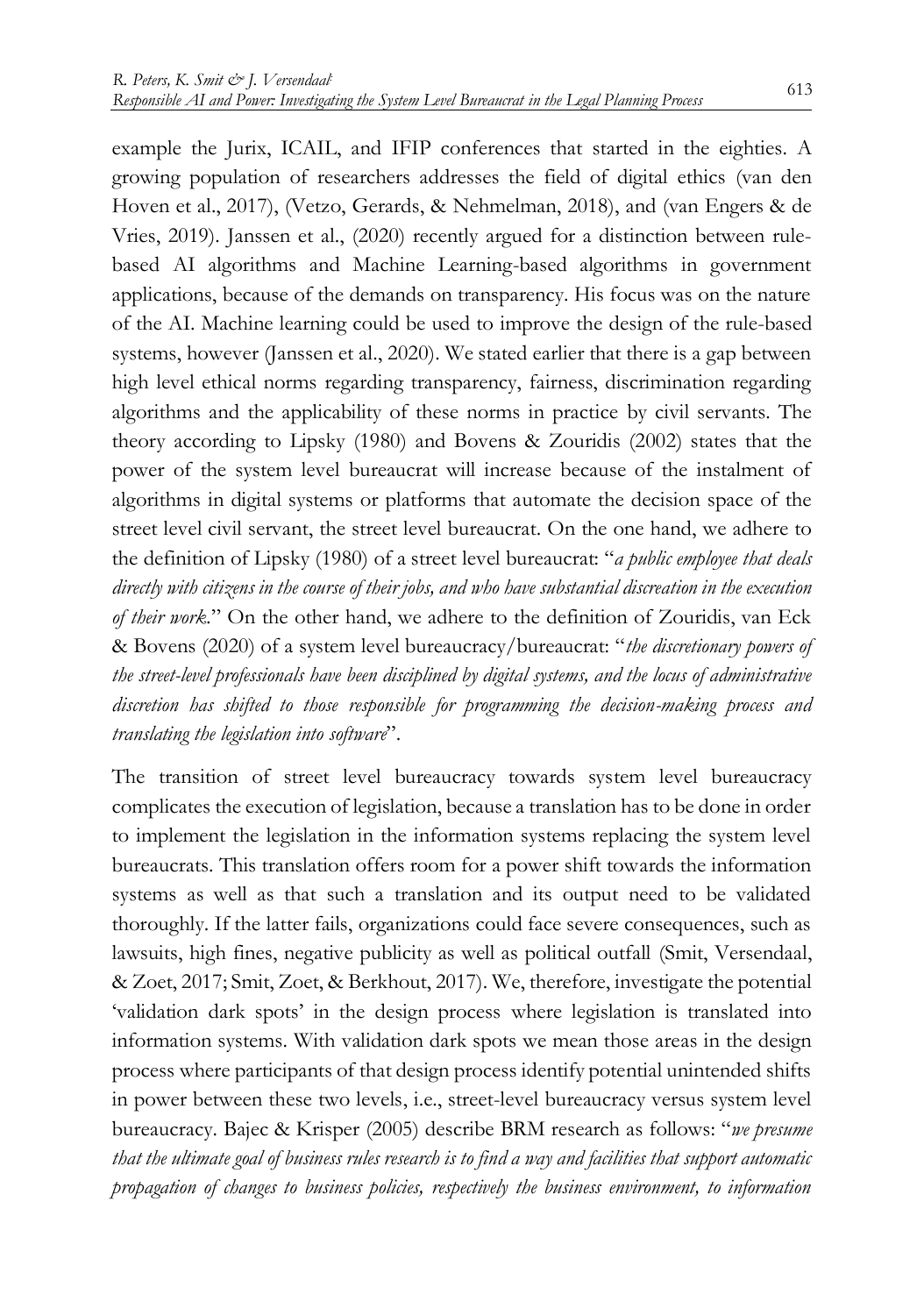*systems used within organizations*. The term validation is used to describe the integrity of the translation of law and regulations as well as internal business policies into information systems. Formally, it is referred to as the 'verification' and 'validation' capabilities (Smit & Zoet, 2018a; Zoet & Versendaal, 2013). Smit, Zoet, and Berkhout (2017) applied verification and validation capabilities on governmental legislation in search of levels of compliance of the actors involved. They came up with 28 verification capabilities (Smit, Zoet, et al., 2017). Other, similar studies and results, which focused on the identification and classification of verification capabilities for BRM are detailed in the work of (Corea, 2021). However, such research has only been partially conducted with regards to the validation capability. Therefore, we specifically seek validation dark spots in this study where the translation process from political/legal norms and values into information systems affect the position of the street level bureaucrat. An adequate case is found in the Dutch Omgevingswet, which is further detailed in the following sections. To investigate this case in search for validation dark spots, the following research question is addressed in this paper: '*What are the validation dark spots in the decision power shift from street-level bureaucracy towards system-level bureaucracy caused by digitization in the context of the Dutch Omgevingswet?*'

# **2 Background and Related Work**

Within our object of study, we aim at the area of services where government affects the life events of citizens by means of permits and urban design decisions. A life event is defined as a "*A social experience or change with a specific onset and course that has a psychological impact on the individual.*" Examples are starting a new business, parental divorce, house relocation or school changes (Goodyer, 1991). The business rulebased algorithms are used to balance interests concerning economy, safety, mobility, housing, and ecology. Broad policy intentions are set in regulations and those are translated into an information system that deals with permit information and permit processes. The planner provides contextual information for the citizen when this person is asking for a permit to build or develop an object in the region. This information addresses both the permit requirements, the situational context and the process. The citizen will start providing relevant information digitally (forms) in a permit process. The translation of policy intentions to regulations that are in turn being translated into information systems is not without problems (Smit, Versendaal, et al., 2017; Smit & Zoet, 2018a, 2018b; Smit, Zoet, & Versendaal, 2018). The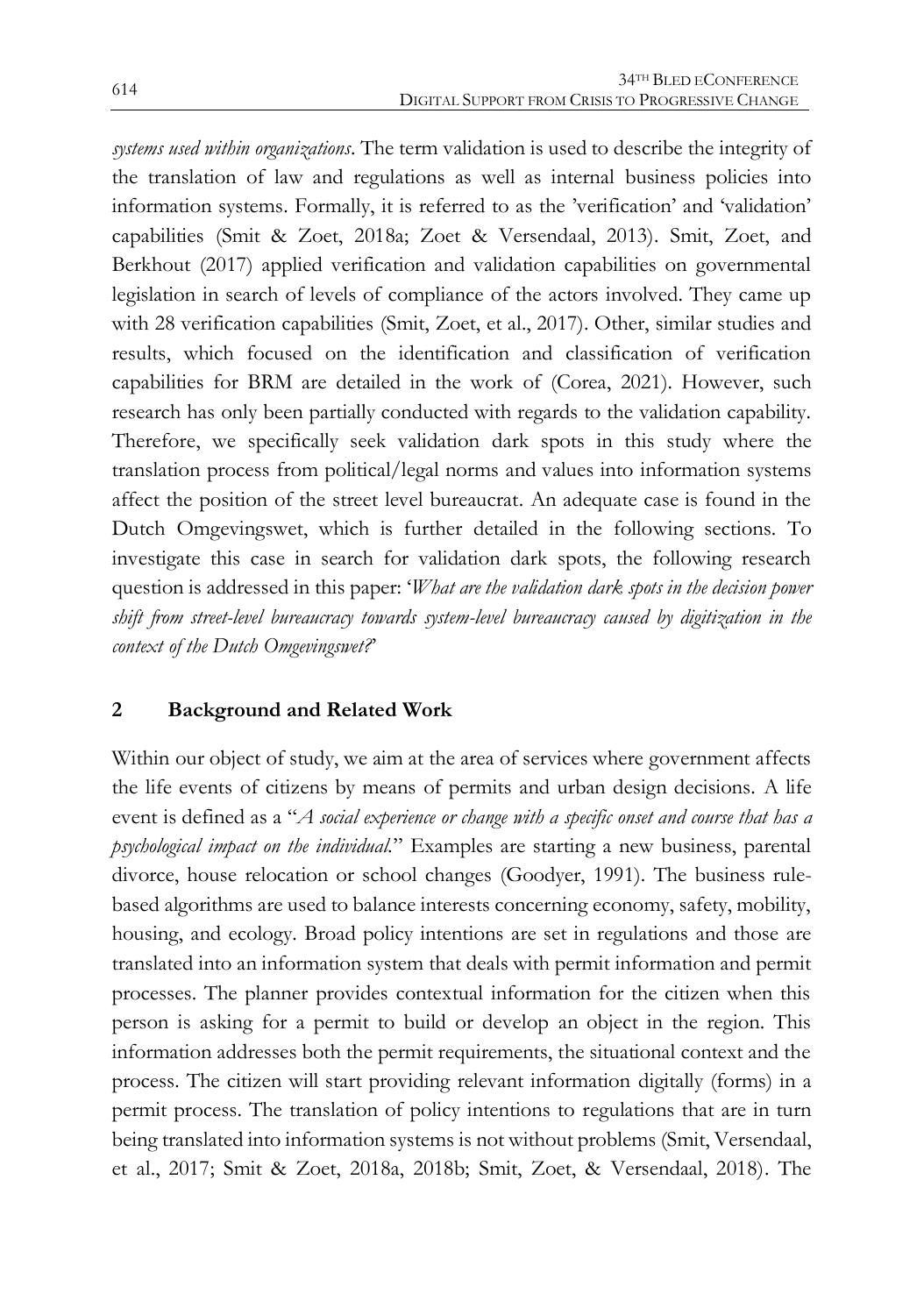traditional policy maker offered policy goals up for decision making on the political platform and the resulting consensus was used and translated into juridical articles and norms. These norms were then interpreted, assessed, and adapted to the current situation by the street level bureaucrat for each individual case in a paper or email procedure. The system level bureaucrat, on the other hand, regards the current state of the data itself, as aggregated in a spatial data infrastructure, and applies business rules and standards in digital services to achieve the consensus policy goals and adapts the outcome of case decisions to the dynamic status of the data for each individual case. The assessment process is increasingly being automated by standard business rules in the balancing algorithms (Zouridis et al., 2020). This would be fine if all the translation steps were verifiable and could be validated by policy makers. To investigate this phenomenon, we want to determine to what extent and on which aspects decision power is being transferred from the street level civil servants towards the system designers when spatial planning legislation is being translated into information systems and algorithms. To do so, we need to define what decisionpower in the context of spatial planning comprises.

# **2.1 Definitions of (decision) power in spatial planning**

Bovens and Zouridis (2002) define the 'street level bureaucrat' as the executionary arm of government. The terms used for the level of freedom of the street level bureaucrat is the discretionary power to apply regulations on specific cases with autonomous space for interpretation. The European legislative level may set the framework for Natura2000 biodiversity, for example, and the Provinces may set the protected contours of that biosphere, but the individual street level civil servant decides on the legitimacy of the compensation actions offered against a building permit in that area.

The Omgevingswet programme (Koninkrijksrelaties, 2018) was introduced in politics and towards citizens as a simplification of the environmental legal arena to decrease complexity and increase user friendliness. Twenty-two regulations regarding, for example, soil, air quality, Natura2000, biodiversity, and water quality would be reduced to one all-encompassing legal structure as was applied in New Zealand. The digital platform Omgevingswet would take over some of that executionary role by introducing forms and decision trees based on business rules that guide the citizen through permit processes and pre-calculated levels of compensation required. The level of freedom of the street level bureaucrat in our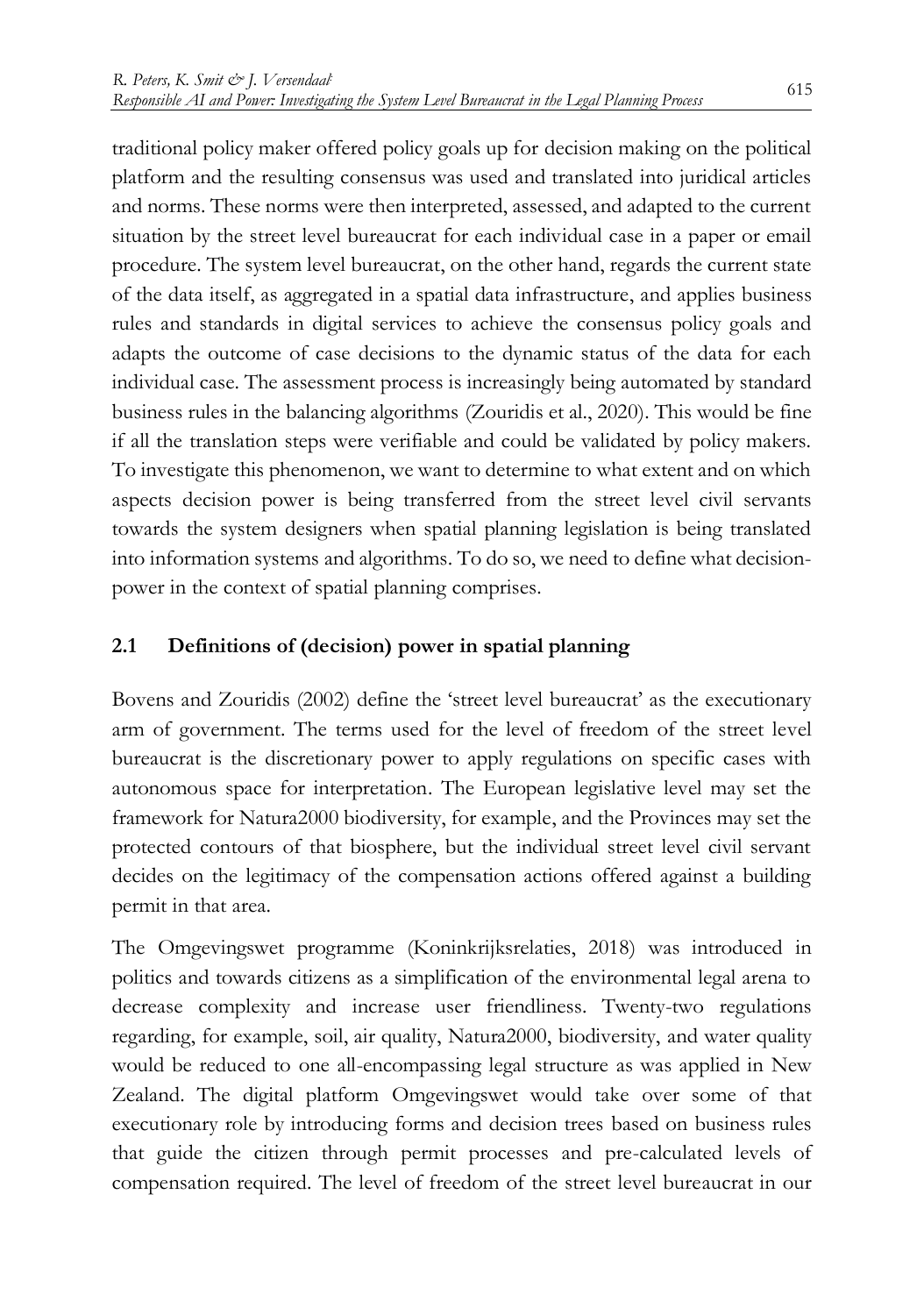example of compensation for a building permit would be replaced by the team that designs the forms and the business rules behind them. Discretionary power can be based on two different sources: 1) The translation from general rules as set at a higher level of jurisdiction into the specific application of a case of that rule, and 2) the semantic room for interpretation. Together these add up to the effective decision power that is left after digitalisation of the process. The distinction between these two is not always straightforward and the legislator is not precise enough in its instructions (Peters, 2016; Teuben, 2004). It is also clear that when the business rules driving the relevant forms for obtaining the permit are translated into information systems, the translation is carried out by other specialists than the civil servants who represent the government agency.

# **3 Research Method**

Bovens and Zouridis (2002) define the system engineer as a central role in the information system design process, but the question is what this role actually represents. In the case of the Omgevingswet digital platform, there are system engineers, legal knowledge engineers, legal planning experts, business rule specialists, domain specialists, programme managers, umbrella organisations of cities and regions, consultants and supplier-side developers who all have influence in the design process. The introduction of the Omgevingswet digital platform is chosen as the case for this explorative research because it represents more than just another case. Unlike many other studies about BRM in social security, immigration services, or tax returns, this platform will digitalise the main government service process of all Dutch cities. It is therefore a true situation of 'street level bureaucrats' and much less controllable by a small group of super experts hired by, for example, the National Tax office in a centralized approach. This legal planning platform is complex and thousands of civil servants, lawyers, developers, consultants, and project managers have been involved. The Platform is to be launched, after two failed deadlines, in 2021 when all 350 Dutch cities will have to transfer permit procedures to this digital platform.

To identify the relevant validation dark spots in the context of the development of the Omgevingswet digital platform, we interviewed 22 representatives from various stakeholder groups. The interviews took place between January 2020 and February 2021. The first eleven interviews were carried out online due to COVID-19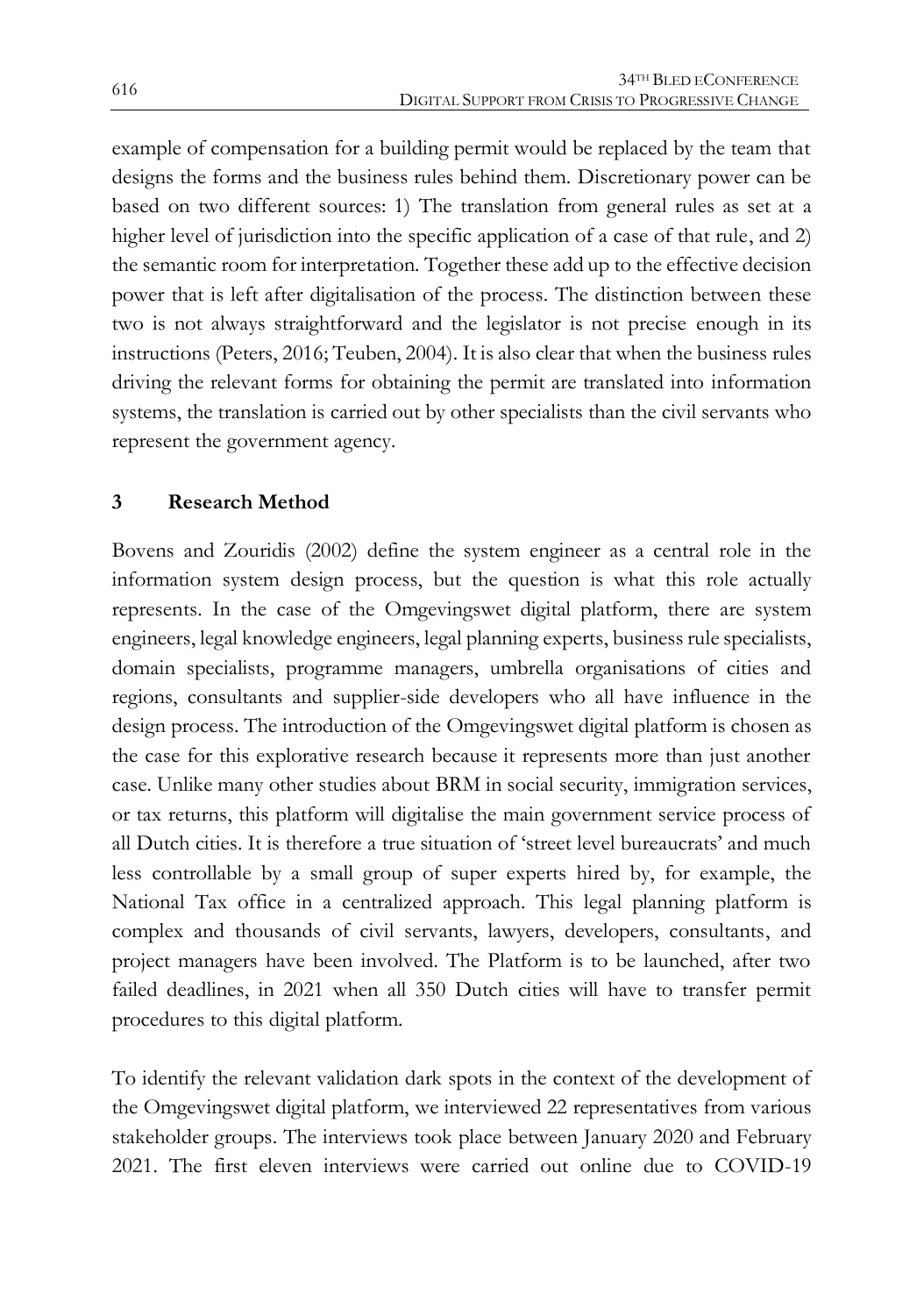restrictions. The respondents were all given the same description of the 'system level bureaucracy' based on Lipsky (1980) and van Bovens and Zouridis (2002) in advance. The first eleven interviews were conducted using a semi-structured approach. This works best when discussing certain topics while maintaining proper space for participants to digress on similar relevant topics or arguments (Pervan & Maimbo, 2005). This approach is in line with the explorative nature of this study. All interviewees have experience with the design process of the Omgevingswet digital platform. In total, three IT experts, three policy advisors, two BRM system suppliers, two GIS system suppliers, and one BRM scientist were interviewed. An interview protocol was standardized and utilized across the eleven semi-structured interviews, featuring 5 themes being: 1) role of the system designer, 2) room for interpretation of policies in the design process by the system designer, 3) room for decision power to make changes to the design of the policies that must be implemented in order to digitize them, 4) measures to control the quality of the system design (validation), and 5) the Omgevingswet. Each theme featured multiple questions to guide the interview and enable comparability of the results across all interviews to get a holistic view of the phenomenon of validation dark spots. In total, the protocol featured twenty-six questions. Additionally, the focus of the interview was scoped towards the Omgevingswet digital platform creation process over the last three years. The interviews were transcribed and thematically coded by one researcher and reviewed by another researcher. Furthermore, 11 non-structured open-ended interviews were conducted a few months after the first 11 interviews to gather more contextual information about the Omgevingswet platform, which were also conducted online. These interviews were only guided by the concept of the Dutch Omgevingswet and the Omgevingswet platform in development. In total, four National programme managers, two platform architects, one regional project manager, one expert on water management policies, one legal expert, one GIS expert and one BRM-system supplier were interviewed using this technique. The interviewees for the latter 11 interviews were selected based on their involvement from different perspectives as well as that they did not yet participate in the first round of 11 interviews.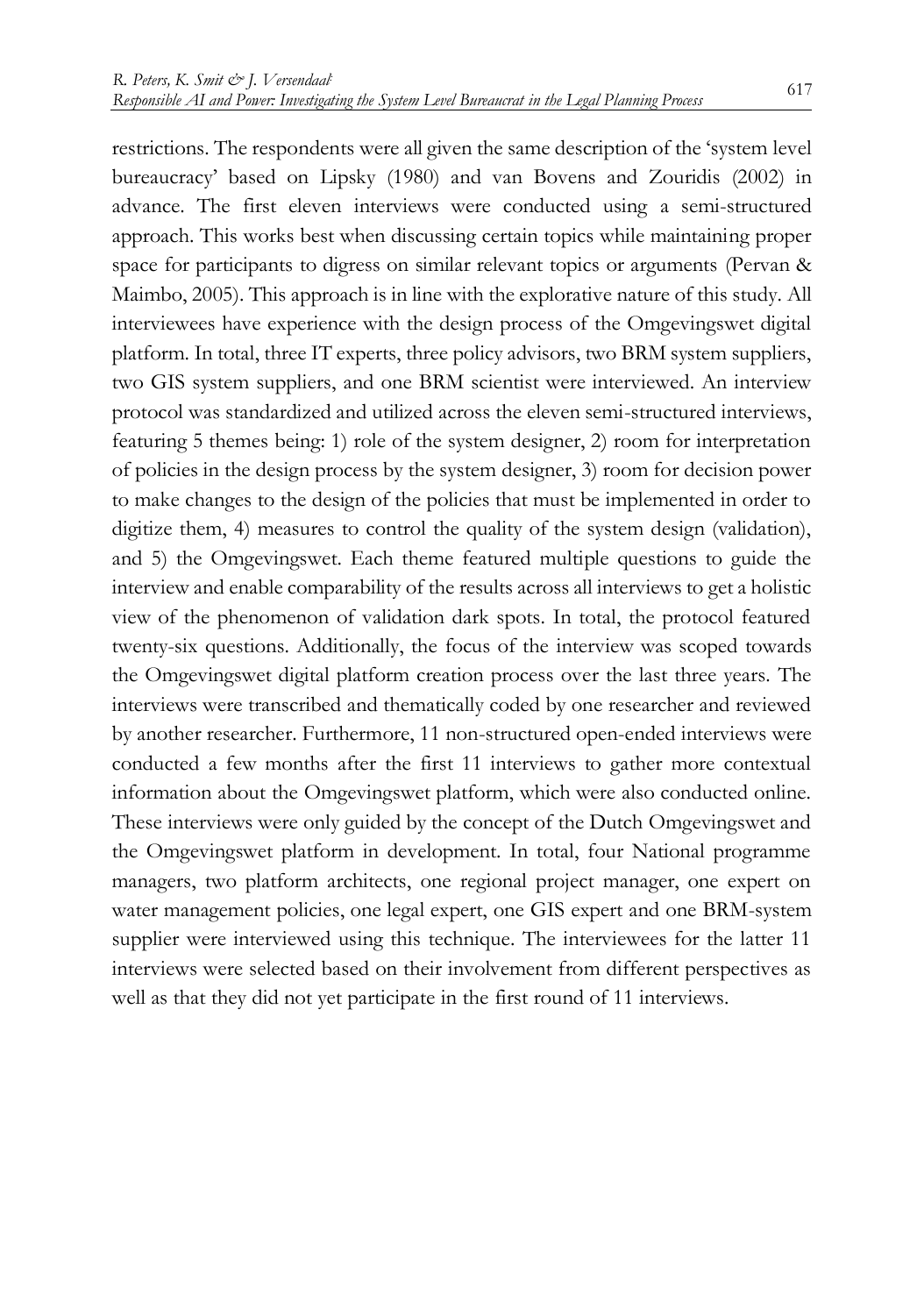# **4 Research Findings: the Validation Dark Spots**

Based on the interview data and thematic coding, nine validation dark spots could be identified. These are further detailed in the subsections below.

# **4.1 The perception of power shifts**

We first needed to establish whether the interviewees indeed perceive and recognize the coming of a system level bureaucracy as described by Lipsky (1980) and Bovens & Zouridis (2002). Most of the respondents agreed that a larger part of the environmental law shall transform towards a system that resembles a system level bureaucracy because of the characteristics as described by Bovens and Zouridis (2002). However, there appears to be a difference in opinions between the more technical oriented designers and the policy designers with respect to the effect of that transformation. The policy designers seem to think that the decision process will be automated entirely, including the balancing and prioritization of variables. The technically oriented designers think that the processes around permits are being digitalised without touching on the balancing and prioritising itself. During the intake of a case, the initiator of the permit request is confronted with a decision tree of choices and variables that then feed a workflow of steps along relevant authorities and governmental experts. The case is then processed by these experts, depending on its complexity. The confusion about the level of automation of the decision has several origins:

- The design of the decision tree is not without choices that affect the decision itself;
- The technical people are more aware of the limitations of the technology whilst the non-technical interviewees experience a 'feeling of being taken over' by the technology;
- The case-handling is supported by templates created by central government. Smaller cities copy these templates due to a lack of financial and knowledge resources. By doing so, these smaller organizations standardize their decisions unintentionally, which in turn shifts more influence towards system level bureaucrats designing the templates.
- The technically oriented system designers tend to make a distinction between simple and repetitive cases that could be automated and complex and more unique cases for which human intervention will always be required. They see the value of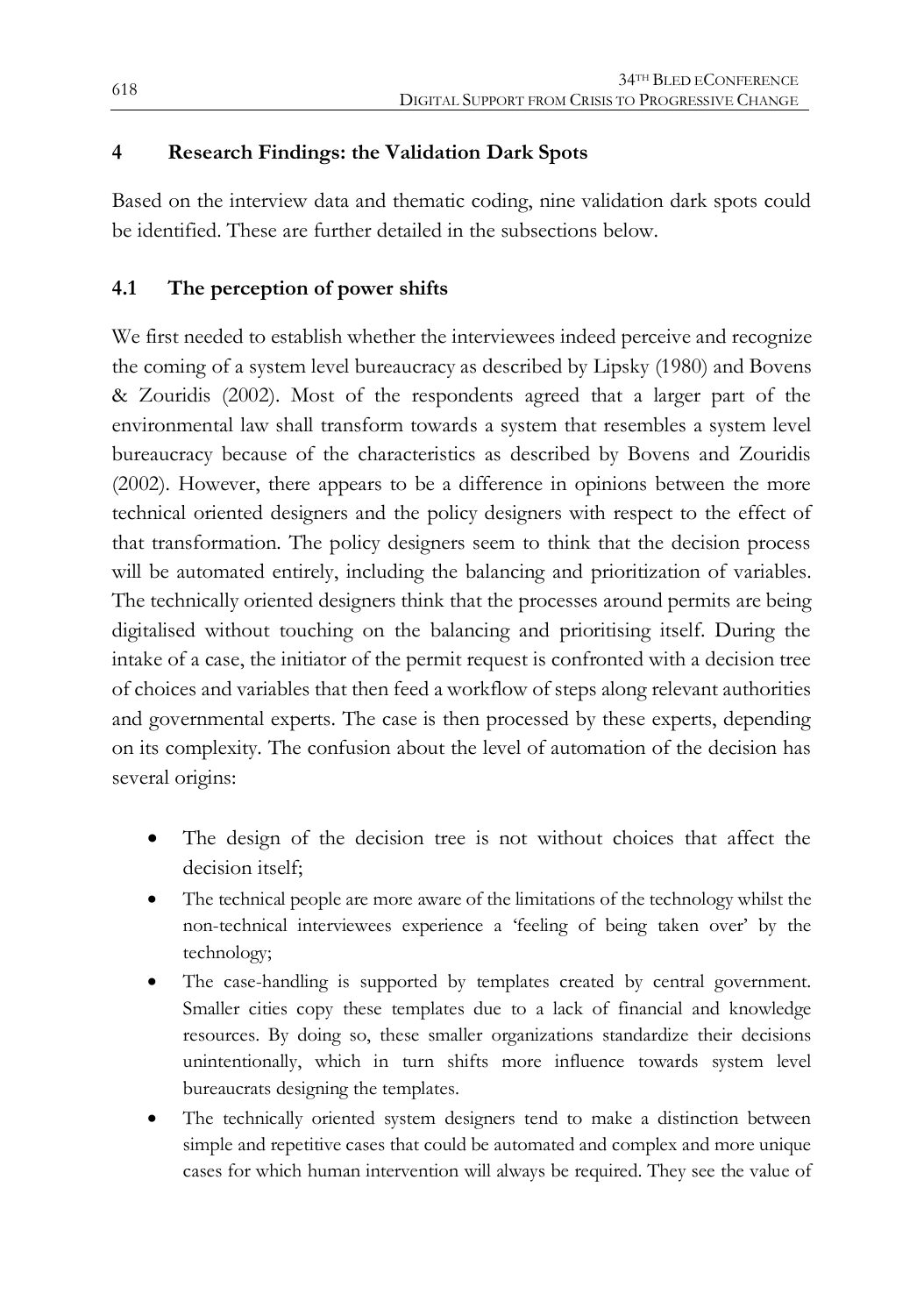automation on top of digitalisation for reasons of efficiency. Policy experts do not always see where automation may be applicable to save resources.

Upcoming paragraphs describe and discuss the identified dark spots.

# **4.2 The mapping problem between the case and the platform characteristics**

The first validation dark spot concerns the mapping between the use case and balancing rulings. The policy making respondents voiced their concerns about the ability of the platform to map 'their' reality into the correct and relevant decision trees. The 'permit checker module' of the platform that enables initiators to test if the activity can be performed free of permit restrictions, is a good example of this phenomenon. Legal experts take the position that once the computer says ''no', you do not require a permit based on the decision tree, norms and values', the initiator is now allowed to proceed, even when the decision (or decision tree) was based on faulty assumptions or the wrong application of norms. This means that the capturing of the relevant data through fill-in forms beforehand (knowledge acquisition and elicitation in terms of BRM) is vital in the eyes of legal experts in order to maintain constitutional and legitimate.

# **4.3 Contextual information and complexity**

The second validation dark spot concerns the mapping between the activity, its consequences for the environment, the specific context of circumstances and the relevant algorithms in the forms. As it turns out, the more complex the case is, the more the relevancy of contextual information and contextual factual data has to be taken into account. This sounds logical, but it puts a strain on the ability of predesigned forms and reference regulation models to capture the relevant contextual information in the appropriate manner. The desired separation between a platform that facilitates the exchange of case related information by using information capturing forms and the street level bureaucrat handling the case and making decisions based on the fair balancing of the desired environmental values gets blurred. This is because it becomes increasingly hard to separate the context from the balancing act. As a consequence, the design of the facilitating platform preincludes more elements of decisions and balancing at system level if it is to handle more complex cases, thereby shifting power towards the system bureaucrat. This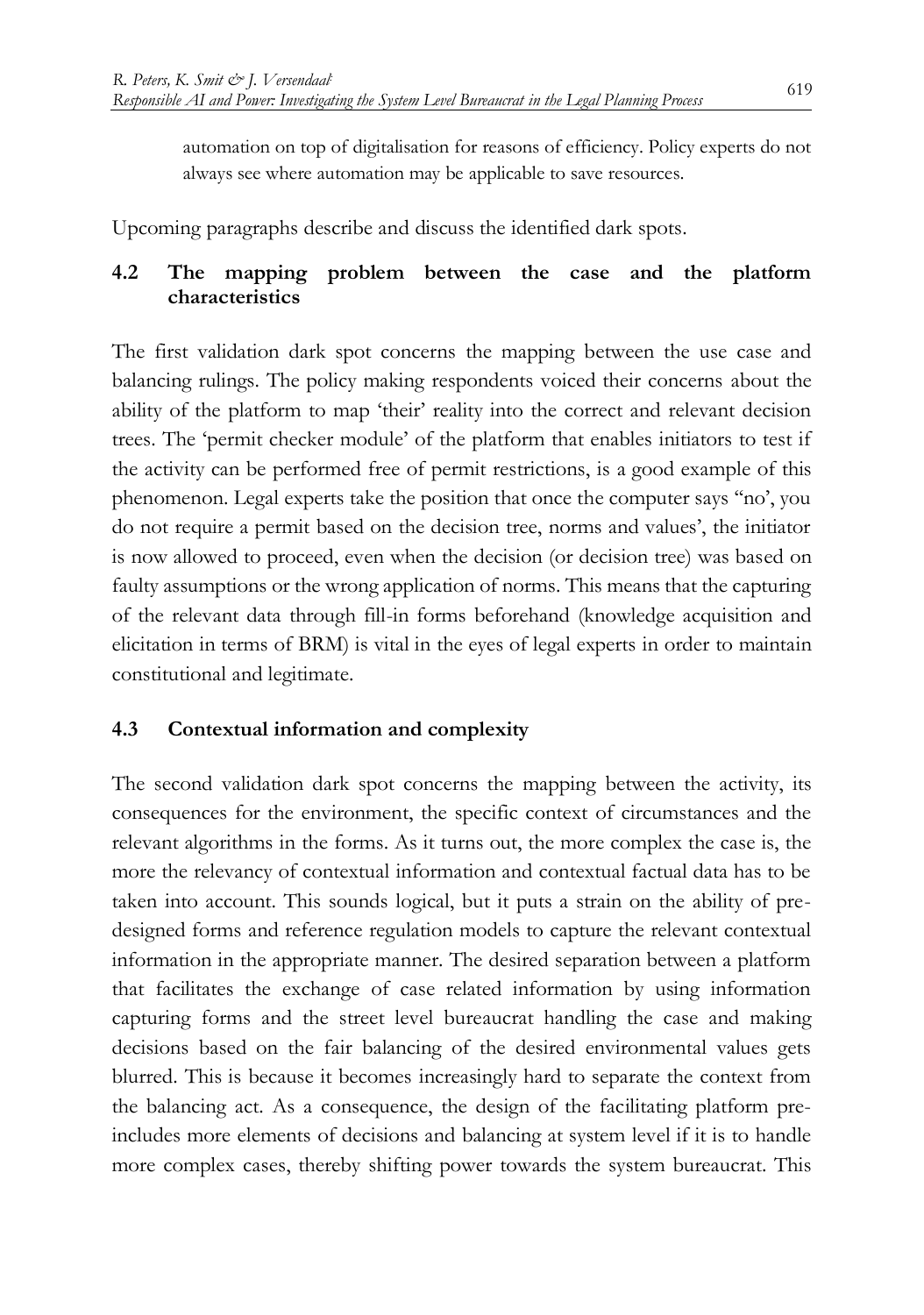finding is confirmed by Smit et al., (2018a; 2018) where he described the elicitation process in BRM research.

#### **4.4 Validation of standardization**

The third validation dark spot as mentioned by the respondents concerns the influence of standardisation. There is a structural tension between governments trying to maintain open standards and commercial suppliers that require a timespan for profit. Larger organizations have a legacy of already installed systems and dislike quick versioning of standards. Innovative, and often smaller, organizations tend to adapt new sophisticated standards faster. The design of software that is capable of handling geospatial and textual objects around spatial planning is relatively new and the standards that can handle the level of detail are rapidly evolving and changing. This is not unusual as a pattern in digitalisation, but it is relatively new to the domain of business rules and norms in legal planning systems. We observed a heated debate around the semantic standard for activities and announcements in the environment (STAM) (Interprovinciaal Overleg, 2020), the template for official governmental publications (STOP) (Interprovinciaal Overleg, 2020), and template for environmental planning documents (TPOD) (Interprovinciaal Overleg, 2020) in The Netherlands. One of the issues concerned the notion of standardisation of the annotation field related to a permit for an activity regarding an object. Some parties in the debate defended the position that the annotation of the decision ground should always be retrievable afterwards, thereby requiring further standardisation, while others argued that the annotation is exactly the level of freedom and decision power that should be left with the street level bureaucrat without any restrictions due to standardisation. Another interesting part of the standardisation concerns the business rules themselves, standardized in the standard for business rules applications in environmental planning (STTR) (Interprovinciaal Overleg, 2020). Some respondents complained that the intended reduction of environmental regulations was in fact replaced by an increase of business rules, which are used to determine the exact nature of the case and the exact values and norms that would apply on that case. Unfortunately, the design of the business rules as part of the algorithm is often done later in time, after the city has written its environmental policy for that election period. The design of these business rules in sequence after the national laws and regional or city policies are created often creates a translation problem. The technical modellers are often confronted with ambiguities and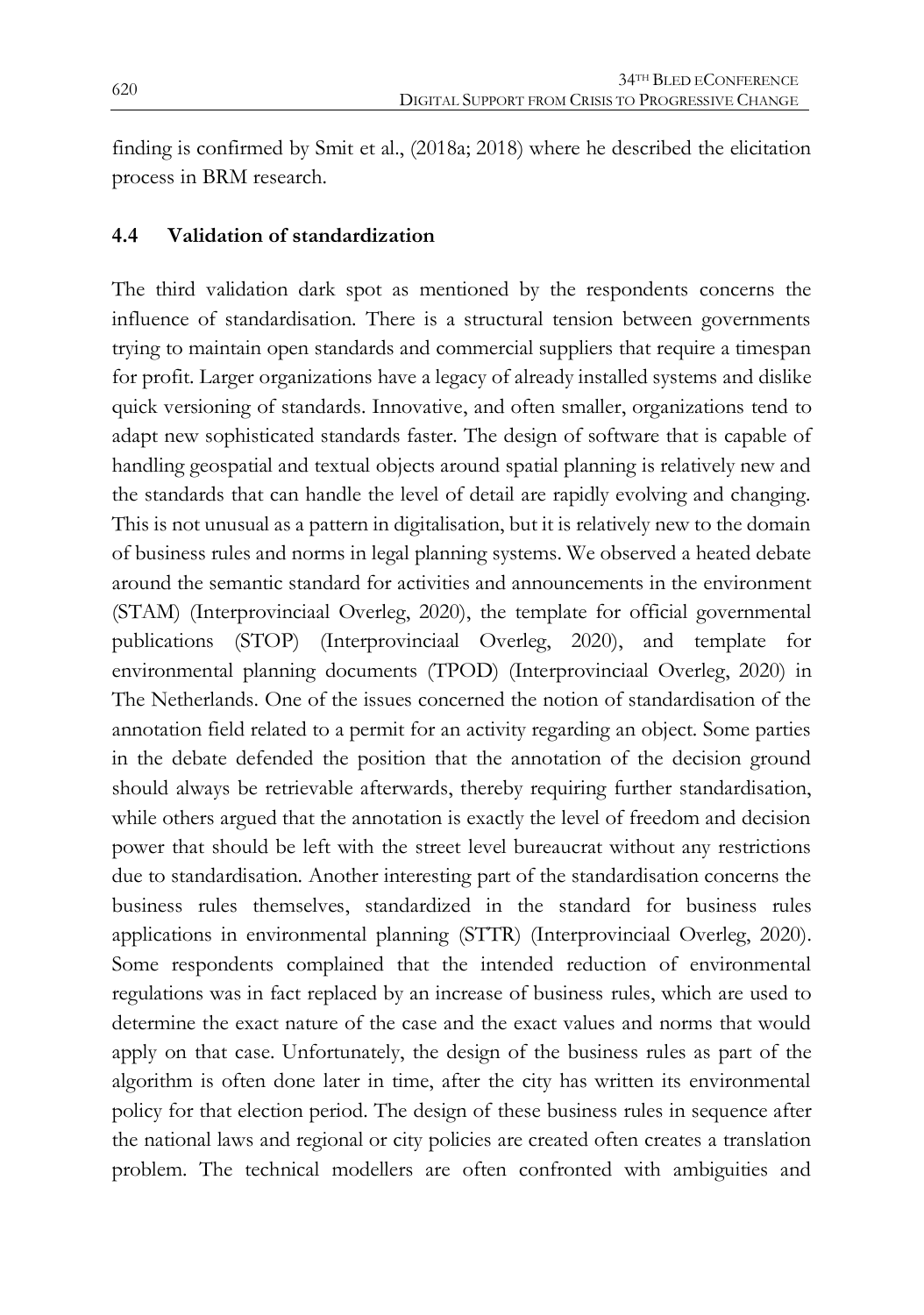semantic problems and require assistance from the lawyers and domain specialists to avoid faulty interpretations. The technical designers would strongly advise to include their modelling expertise earlier at the design of the policies, especially when these are written in texts. All respondents confirmed that the standardisation discussion was very technical and very dynamic and required effort to follow, especially for non-experts.

#### **4.5 Understanding Between lawyers and programmers**

The fourth validation dark spot identified by the respondents concerns the difference in reference frameworks between the text-oriented legal experts and the object-oriented spatial GIS experts. Earlier research in business rules and AI & Law hinted at misunderstandings between the culture of law and the culture of ICT (Boer, van Engers, Peters, & Winkels, 2007). This notion could have effects on the validation process and power shifts. Two contributions in the body of knowledge came to the same conclusion about this gap from completely different perspectives, see: "*In addition to challenge 2B, the current value of the ability to validate the cohesion between business decisions and business logic by legal subject-matter experts is low* (Smit et al., 2018) and the work of (Boer et al., 2007). The problem was again confirmed in this research by both the key suppliers of BRM software for the Omgevingswet platform and the national programme manager of the entire platform, for example, one of the interviewees stated: "*the legal guys do not understand the notion of an object infrastructure".* It was also observed that, for example, legal experts tend to judge each case in its own right, whereas IT specialist are trained to think and act in the paradigm of platforms, object classes, attribute values of those classes and exceptions. The respondents were very concerned for the future viability of the Omgevingswet platform because of the separation of the two 'tribes' (legal versus IT-oriented professionals) in the National programme. Legal professionals come from the old text-based legislation publication process and the notion of the GIS platform version control for all legal values is very hard to explain to them. Every object has attribute values for that particular day and the next day they can and will change, much unlike a published law in the early days. This, potentially dangerous, validation gap was also confirmed by the National Council for the Digital agenda of provinces (Interprovinciaal Overleg, 2020). Based on this, a programme with the goal to establish an open public registry and more knowledge sharing about business rules was initiated as a result.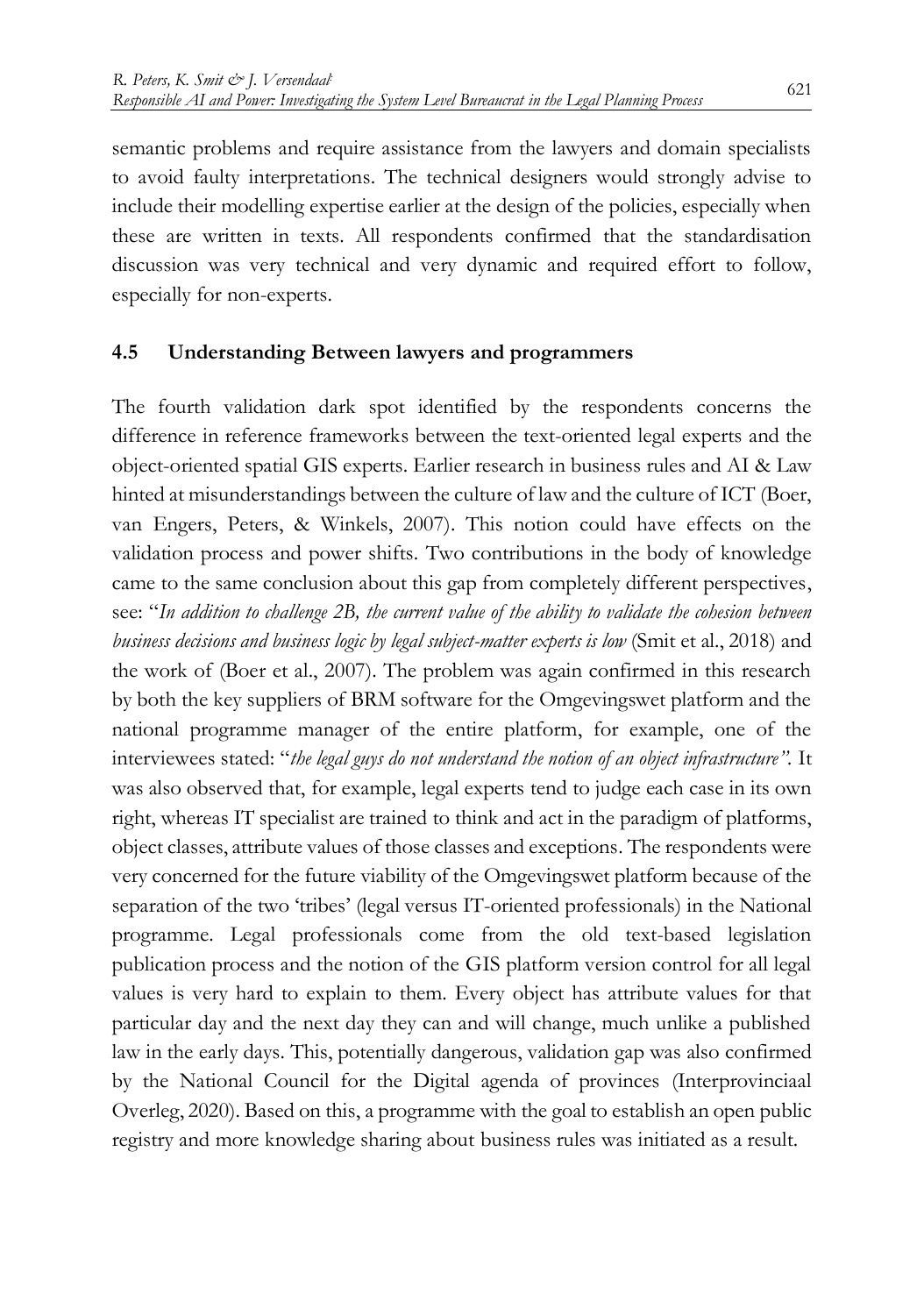#### **4.6 'Rich' policy or policy contours only**

The fifth validation dark spot concerns the level of detail of policy making. Some interviewees argued for environmental planning in a very broad sense, setting the contours for norms and values, but leaving much space open for local and use-case based discussions. The idea is that there should be more room for manoeuvring for flexible solutions, e.g., such as windmill not in my backyard-situations and problems. Others argue for a 'rich' environmental planning, with more strict and more detailed norms to protect scarce green space and maintaining an absolute minimum biodiversity. The provincial environmental policy act is therefore different for each of the 12 Dutch provinces and reflects the political debate in each region. The outcome has a differentiating effect for the shifts in power and the need for validation in each province. The richer and stricter the act, the more mapping effort and the more validation effort is required.

#### **4.7 Technical platform neutrality**

The sixth validation dark spot concerns the neutrality of the (technical) platform in being only a carrier of environmental policy decisions versus the extent to which elements out of the domain policies such as norms and values are mixed with the standardisation of the business rules in the knowledge acquisition forms. As explained earlier, the translation of legal texts into digital algorithms is not yet without problems. Some interviewees make a clear distinction between templates of fill-in forms, model-regulations, and 'clean' business rules. Others do not. The arguments against mixing these levels of preparation or automation are transparency and scalability and the autonomy of cities to carry out their own policies. Nationally provided templates and reference model regulations should help civil servants in cities to run their own implementation of their own policies. However, the domain knowledge with environmental norms and values and the business rules tend to get mixed up.

#### **4.8 The issue of knowledge resources**

The seventh validation dark spot concerns the scarcity of knowledge in combination with that of human resources. We apply cameras to reduce the amount of police officers required to measure compliance to speed limits, but the business rules applied there are relatively simple. In spatial planning there are many variables and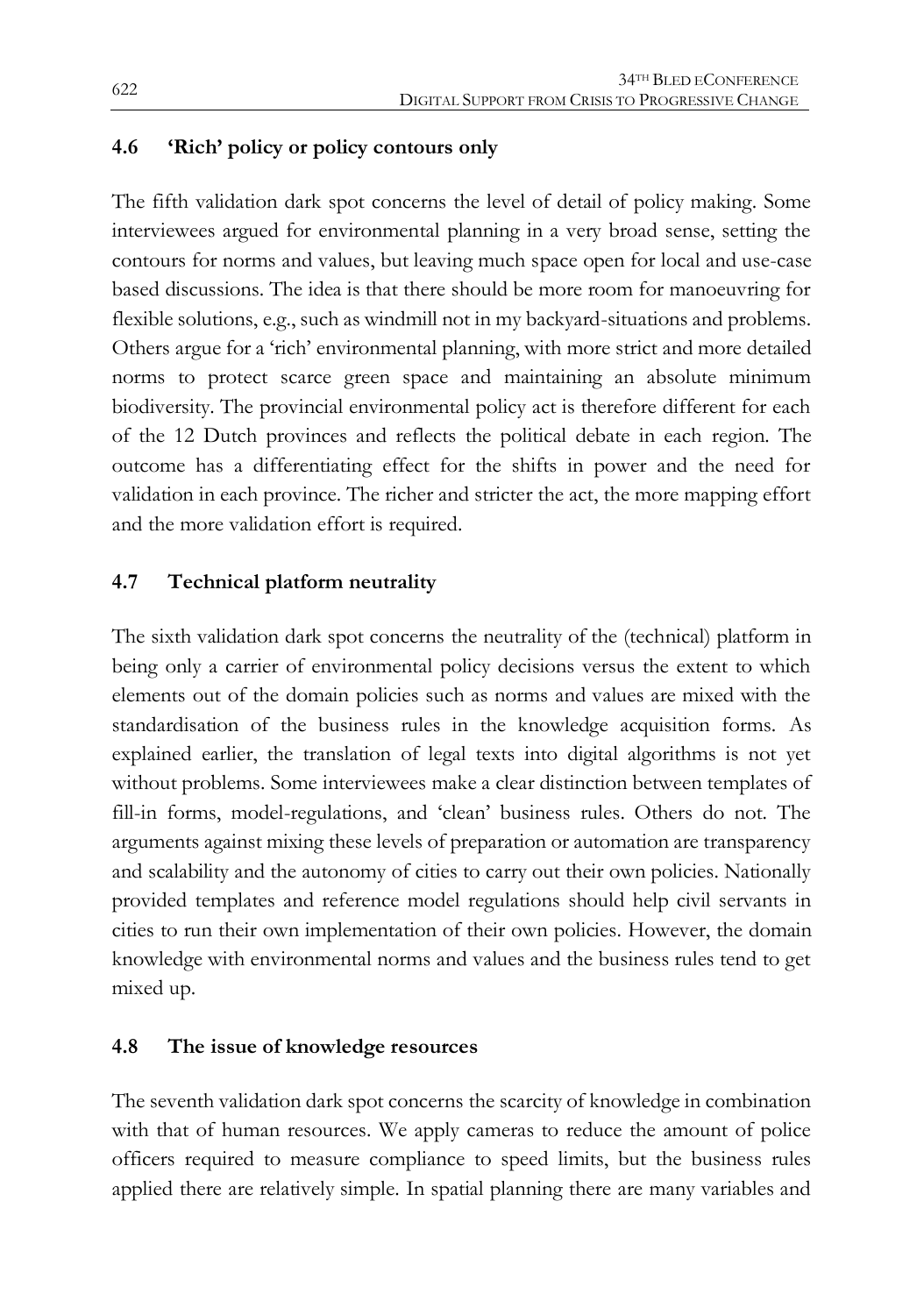issues, and it requires both domain knowledge and ICT knowledge when legislation is mapped into systems, these competencies are also required when the systems are being used operationally. Digitalisation is often introduced to increase efficiency, and the introduction of information systems always includes the influence of system designers into the process. But the effect in legislative and enforcement processes is yet little understood. Bovens et al., (2018) states that even simple design decisions, such as inspection method and inspection timing and placing could already be defined as a form of discretionary power. The interviewees, from the supplier side, explicitly stated that Dutch cities often hired their skills, because they simply could not afford to have this level expertise in-house.

# **4.9 The outsourcing of knowledge**

The eight validation dark spot concerns an issue stated by the interviewees, that is related to the knowledge scarcity as described earlier. It is about the fact that, for the last twenty years, the cities in the Netherlands have increasingly outsourced their knowledge in spatial and environmental planning to commercial organizations. This is a known problem and questions are raised by city councils about the democratic control already. The introduction of digital algorithms in the spatial planning process is increasing this anxiety of the actors in the field.

# **4.10 Timing and dynamics of release management**

The ninth validation dark spot concerns the timing of legal 'releases' of the Omgevingswet platform. Interviewees have argued that many components are still in the early development stage and should not be released to the public yet. Many external reports have declared the platform as too complex and argued for downscaling ambition and complexity. The National government is accused of clumsiness and fragmentation and overambition. Others argue that one must start somewhere, and that this platform is just the first of many such operations in eGovernment. It is unclear what influence this dynamic release debate has on the power and validation discussion, but it should be mentioned as an important 'background noise' affecting all variables in some way.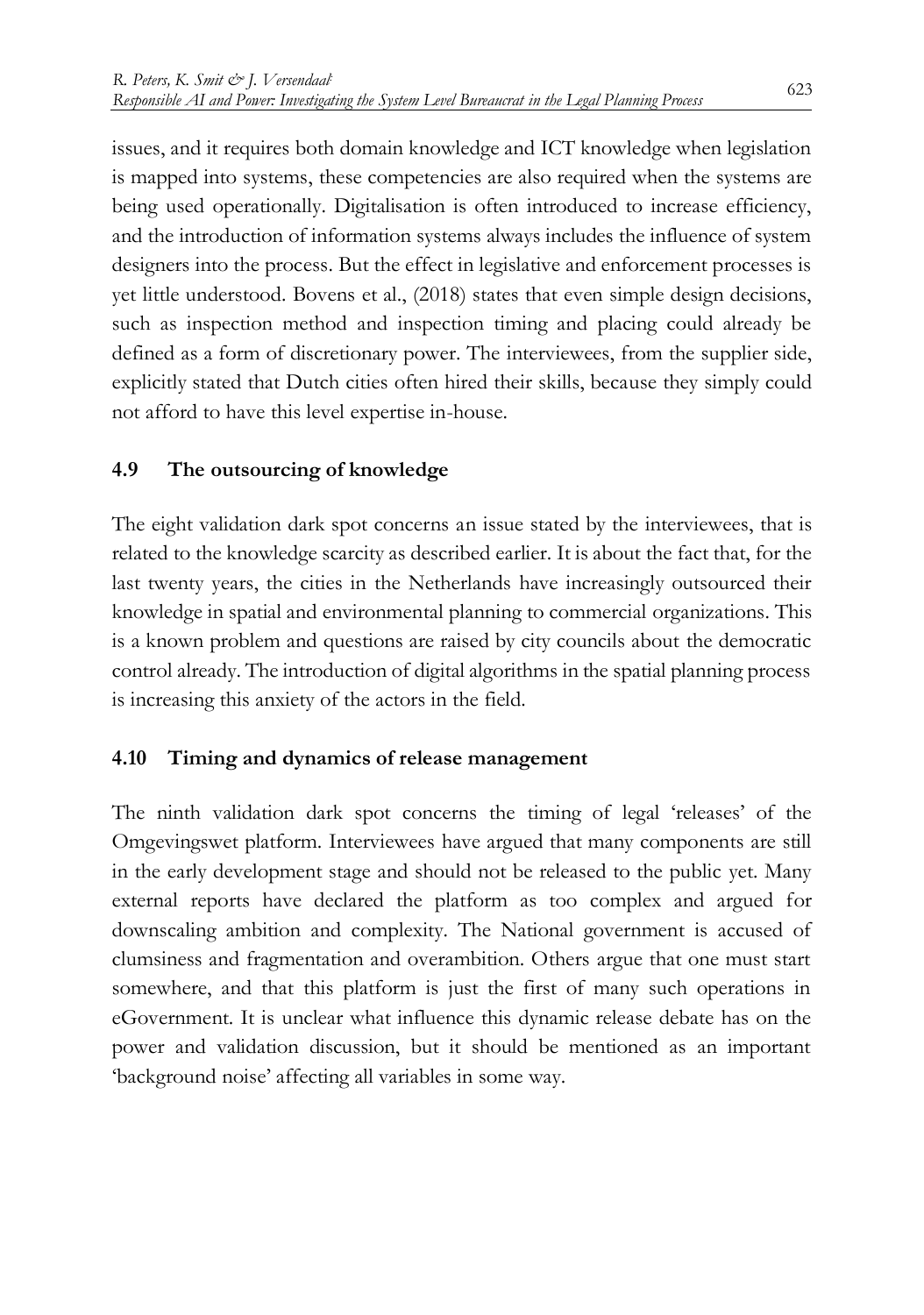#### **5 Conclusion**

The overall conclusion of the investigation has been that there is a noticeable shift of power in view of the interviewees. But, in this arena of spatial planning at least, it is less clearly cut and more complex than could be expected. There is a strong notion to maintain platform neutrality and maintaining autonomy at the level of the city planners, who are the main street level bureaucrats in our case. The shift of power is often indeed caused by unintended side-effects, such as ambiguity of legal texts, scarcity of knowledge, mapping problems of contextual data and case knowledge acquisition/elicitation. The issue of standardisation between the rule of law and the business rules behind the balancing algorithms is of special research interest since it seems that it is here where system level decision power resides the most. Interviewees acknowledged that it takes great effort for non-experts to maintain an overview of the consequences of the design decisions made about the service platform at that level of abstraction. The power shift seems to increase if the automation is applied on cases that are more complex. Further research is supported by the National council of provinces, who acknowledge the gap between the culture of text orientation and the culture of object orientation and the risk for ethical values and norms regarding digitalisation. We aim for a validation framework that is understandable by policymakers and regional politicians. To do so, bridging BRM research and eGovernment research seems productive.

# **6 Discussion and Future Research Directions**

Based on this study and the resulting conclusions we can identify points for discussion and point out future research directions. The sample size of 22 interviewees representing different groups of stakeholders is rather small, therefore we argue that future research should incorporate a larger sample size as well as research methods to do so in order to be able to generalize the findings from this study towards other similar digitalization projects. Overall, future research should provide more factual and objective means of measuring the influence of digitalization of intelligence in administrative eGovernment processes because we see this is a growing practice. The Dutch board of regional councilors have agreed on the notion that the gap between the culture of Law and the culture of objectbased platform design should be bridged. This notion would justify future research on similarities between legislation and business rules. In addition, the validation capabilities and the dark spots should provide criteria for a more objective validation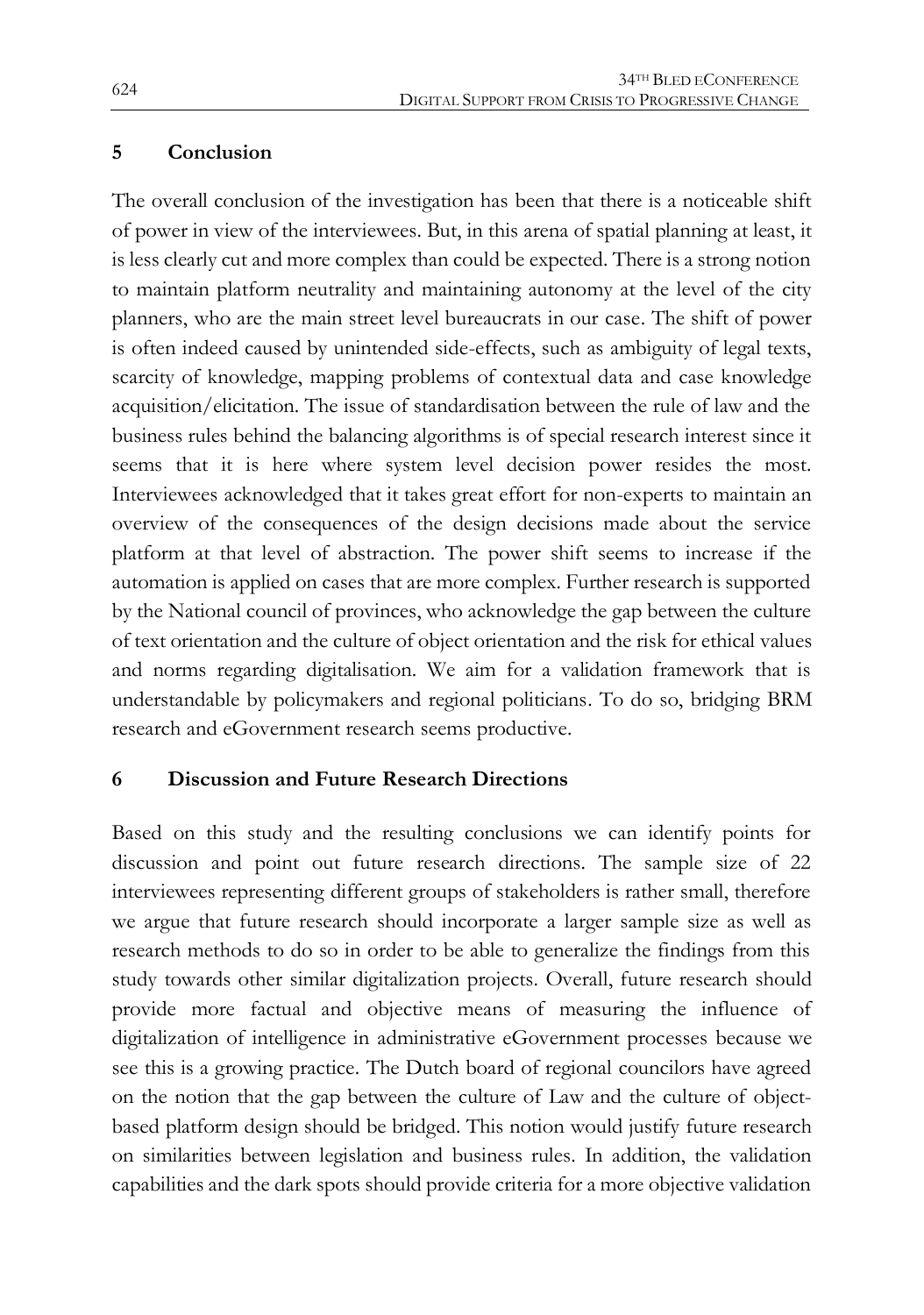framework that should be in place at the start of the implementation of the Omgevingswet platform. It is interesting to observe that the digital ethics and algorithms discussion is now evolving from a GIS platform validation problem towards a Digital twin validation. These parallels are opening new grounds for investigation in future studies. Lastly, another question is what will happen to the client or citizen of these services when they are faced with the computer as substitute for a desk. We have investigated the 'supplier side', but this research did not involve the effect on the client side as well, which should be taken into account in future research.

#### **Acknowledgements**

We owe special thanks to Luc de Horde, Carolien Idema and Anton Hoogendorst (Province of Utrecht), Jolanka vd Perk (Province of Flevoland), Ruark Kroon and Wimfred Grashoff (VNG), Kees van Kesteren (Tercera) and Rob van de Plassche (Berkeley Bridge).

#### **References**

- Algemene Rekenkamer. (2021). Aandacht voor algoritmes. Den Haag. Retrieved from https://www.rekenkamer.nl/binaries/rekenkamer/documenten/rapporten/2021/01/26/aan dacht-voor-algoritmes/Aandacht+voor+algoritmes.pdf
- Bajec, M., & Krisper, M. (2005). A methodology and tool support for managing business rules in organisations. Information Systems, 30(6), 423–443. https://doi.org/10.1016/j.is.2004.05.003
- Boer, A., van Engers, T., Peters, R., & Winkels, R. (2007). Separating law from Geography in GISbased eGovernment services. Artificial Intelligence and Law, 15(1), 49–76. https://doi.org/10.1007/s10506-007-9042-4
- Bovens, M. A. P., Zouridis, S., & Van Eck, M. (2018). Algoritmische rechtstoepassing in de democratische rechtsstaat. Nederlands Juristenblad, 93(40), 3008–3017.
- Bovens, M., & Zouridis, S. (2002). From Street‐Level to System‐Level Bureaucracies: How Information and Communication Technology is Transforming Administrative Discretion and Constitutional Control. Public Administration Review, 62(2), 174–184. https://doi.org/10.1111/0033-3352.00168
- Corea, C. (2021). Handling Inconsistency in Business Rule Bases. Universitat Koblenz-Landau.
- Digitaleoverheid. (2020). NL DIGIbeter 2020: Agenda Digitale Overheid. Retrieved from https://www.digitaleoverheid.nl/wp-content/uploads/sites/8/2020/07/nl-digibeter-2020.pdf
- European Commission. (2019). Ethics guidelines for trustworthy AI. Brussels. Retrieved from https://ec.europa.eu/digital-single-market/en/news/ethics-guidelines-trustworthy-ai
- European Commission. (2020). On Artificial Intelligence A European approach to excellence and trust. Brussels. Retrieved from https://ec.europa.eu/info/sites/info/files/commission-whitepaper-artificial-intelligence-feb2020\_en.pdf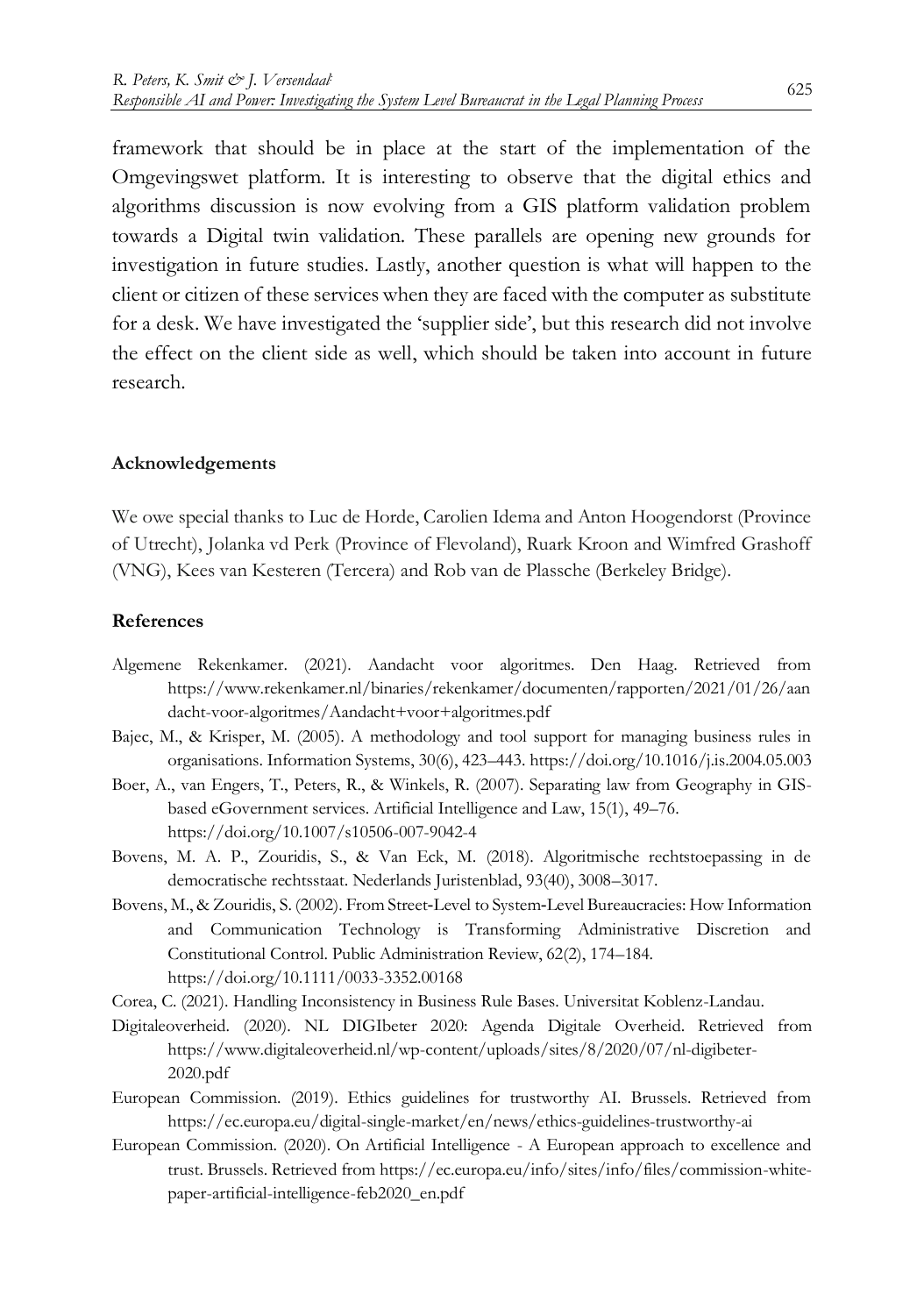- gemeente Eindhoven. (2019). Digitalisering van de stad. Eindhoven. Retrieved from https://eindhoven.parlaeus.nl/user/bdocument/action=showannex/gdb=687/Bijlage\_1\_- \_Nota\_Digitalisering\_van\_de\_stad.pdf
- Goodyer, I. (1991). Life events, development and childhood psychopathology. Chichester: Wiley.
- Interprovinciaal Overleg. (2020). Verslag 6e Bestuurlijke Kopgroep Digitalisering.
- Janssen, M., Hartog, M., Matheus, R., Yi Ding, A., & Kuk, G. (2020). Will Algorithms Blind People? The Effect of Explainable AI and Decision-Makers' Experience on AI-supported Decision-Making in Government. Social Science Computer Review, 089443932098011. https://doi.org/10.1177/0894439320980118
- Koninkrijksrelaties, M. van B. Z. en. (2018). Waarom een stelselherziening? Retrieved March 25, 2021, from https://www.omgevingswetportaal.nl/wet-en-regelgeving/waarom-een stelselherziening
- Kool, L., Timmer, J., Royakkers, L., & Est, R. (2017). Opwaarderen: Borgen van publieke waarden in de digitale samenleving. Den Haag. Retrieved from https://www.rathenau.nl/sites/default/files/2018-02/Opwaarderen\_FINAL.pdf
- Lipsky, M. (1980). Street-level bureaucracy: dilemmas of the individual in public services. New York: Russell Sage Foundation.
- Pervan, G., & Maimbo, M. (2005). Designing a case study protocol for application in {IS} research. In Proceedings of the {Ninth} {Pacific} {Asia} {Conference} on {Information} {Systems} (pp. 1281–1292). PACIS.
- Peters, R. M. (2016). The Law, the Map and the Citizen: Designing a legal service infrastructure where rules make sense again. Universiteit van Amsterdam.
- Smit, K., Versendaal, J., & Zoet, M. (2017). Identifying Challenges in BRM Implementations Regarding the Verification and Validation Capabilities at Governmental Institutions. In PACIS 2017 Proceedings. Langkawi, Malaysia: Association for Information Systems (AISeL).
- Smit, K., & Zoet, M. (2018a). An Organizational Capability and Resource Based Perspective on Business Rules Management. In Proceedings of the International Conference On Information Systems (ICIS) (pp. 1–17). San Fransisco: AIS Electronic Library (AISeL).
- Smit, K., & Zoet, M. (2018b). Identifying Challenges in Business Rules Management Implementations Regarding the Governance Capability at Governmental Institutions. In Proceedings of the 51st Hawaii International Conference on System Sciences (pp. 2383–2392). Waikoloa (HI), United States: IEEE.
- Smit, K., Zoet, M., & Berkhout, M. (2017). Verification capabilities for business rules management in the Dutch governmental context. In International Conference on Research and Innovation in Information Systems, ICRIIS. https://doi.org/10.1109/ICRIIS.2017.8002499
- Smit, K., Zoet, M., & Versendaal, J. (2018). Challenges in the Implementation of the Elicitation, Design and Specification BRM capabilities. Journal of Information Technology Theory and Application (JITTA), 18(4).
- Teuben, K. (2004). Rechtersregelingen in het burgerlijk (proces)recht. Alphen aan de Rijn: Wolters Kluwer.
- van den Hoven, J., Miller, S., & Pogge, T. (2017). Designing in Ethics. (J. van den Hoven, S. Miller, & T. Pogge, Eds.). Cambridge University Press. https://doi.org/10.1017/9780511844317
- van Engers, T. M., & de Vries, D. M. (2019). Governmental Transparency in the Era of Artificial Intelligence. In JURIX (pp. 33–42).